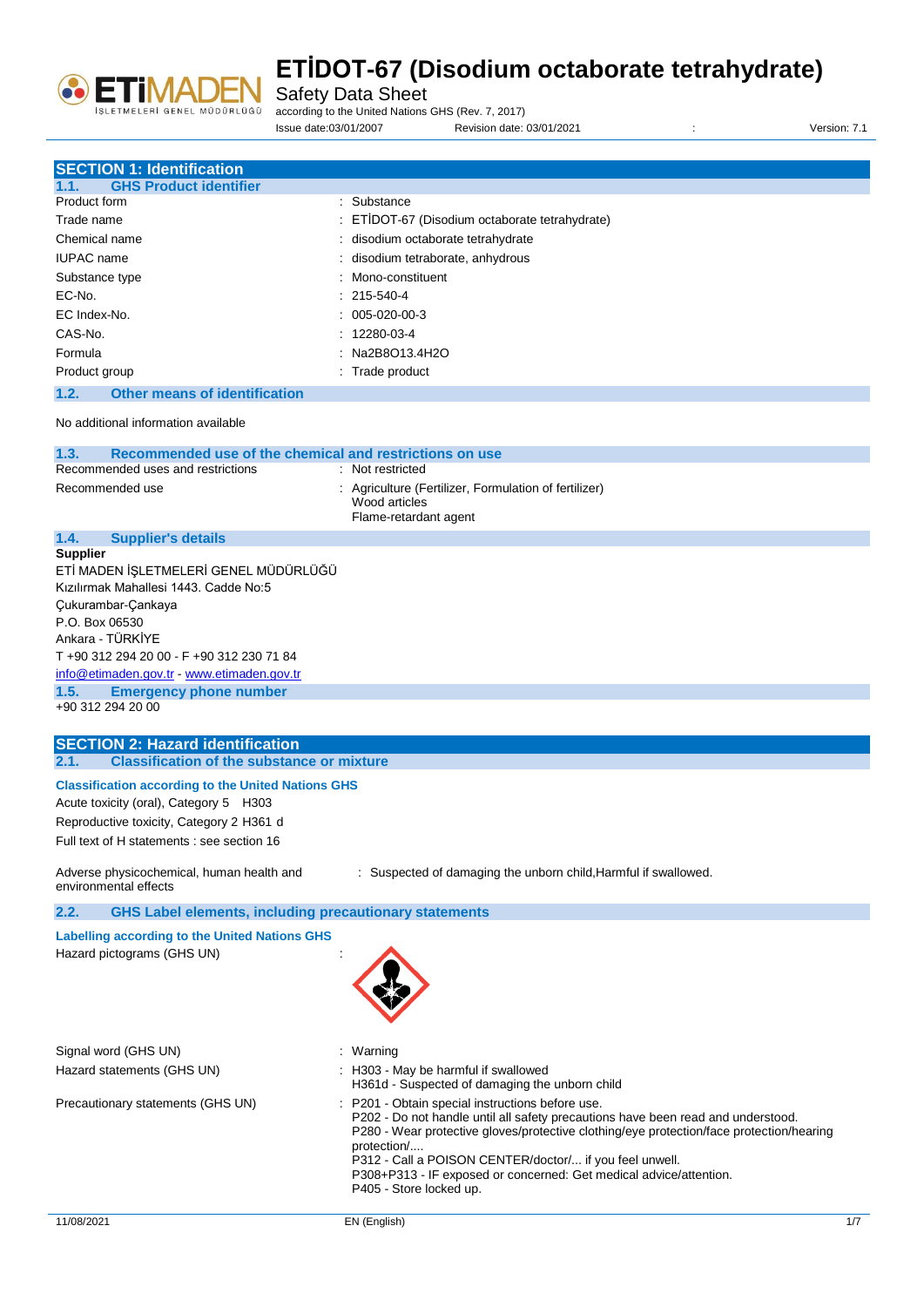Safety Data Sheet

according to the United Nations GHS (Rev. 7, 2017)

| Other hazards which do not result in classification<br>2.3.                                                  |                                                                                                                                                                  |               |                                                              |
|--------------------------------------------------------------------------------------------------------------|------------------------------------------------------------------------------------------------------------------------------------------------------------------|---------------|--------------------------------------------------------------|
| Other hazards not contributing to the<br>classification                                                      | : Dispose of contents/container to hazardous or special waste collection point, in accordance<br>with local, regional, national and/or international regulation. |               |                                                              |
| <b>SECTION 3: Composition/information on ingredients</b>                                                     |                                                                                                                                                                  |               |                                                              |
| <b>Substances</b><br>3.1.                                                                                    |                                                                                                                                                                  |               |                                                              |
| Substance type<br>٠<br><b>IUPAC</b> name<br>Chemical name<br>Substance identification codes: See section 1.1 | Mono-constituent<br>disodium tetraborate, anhydrous<br>disodium octaborate tetrahydrate                                                                          |               |                                                              |
| <b>Name</b>                                                                                                  | <b>Product identifier</b>                                                                                                                                        | $\frac{9}{6}$ | <b>Classification according to</b><br>the United Nations GHS |
| Disodium octaborate tetrahydrate<br>(Main constituent)                                                       | (CAS-No.) 12280-03-4                                                                                                                                             | $\geq 99.25$  | Acute Tox. 5 (Oral), H303<br>Repr. 2, H361                   |

#### Full text of H-statements: see section 16

| 3.2.     |   |  | <b>Mixtures</b> |
|----------|---|--|-----------------|
| $\cdots$ | . |  |                 |

Not applicable

|        | <b>SECTION 4: First-aid measures</b>                                            |                                                                                                                                             |
|--------|---------------------------------------------------------------------------------|---------------------------------------------------------------------------------------------------------------------------------------------|
| 4.1.   | <b>Description of necessary first-aid measures</b>                              |                                                                                                                                             |
|        | First-aid measures general                                                      | : IF exposed or concerned: Get medical advice/attention. Call a poison center or a doctor if you<br>feel unwell.                            |
|        | First-aid measures after inhalation                                             | : Remove person to fresh air and keep comfortable for breathing.                                                                            |
|        | First-aid measures after skin contact                                           | : Wash skin with plenty of water.                                                                                                           |
|        | First-aid measures after eye contact                                            | : Rinse eyes with water as a precaution.                                                                                                    |
|        | First-aid measures after ingestion                                              | : Rinse mouth. Call a poison center or a doctor if you feel unwell.                                                                         |
| 4.2.   | Most important symptoms/effects, acute and delayed                              |                                                                                                                                             |
|        | No additional information available                                             |                                                                                                                                             |
| 4.3.   |                                                                                 | Indication of immediate medical attention and special treatment needed, if necessary                                                        |
|        | Treat symptomatically.                                                          |                                                                                                                                             |
|        |                                                                                 |                                                                                                                                             |
|        | <b>SECTION 5: Fire-fighting measures</b>                                        |                                                                                                                                             |
| 5.1.   | <b>Suitable extinguishing media</b>                                             |                                                                                                                                             |
|        | Suitable extinguishing media                                                    | : Water spray. Dry powder. Foam.                                                                                                            |
| 5.2.   | Specific hazards arising from the chemical                                      |                                                                                                                                             |
|        | Hazardous decomposition products in case of fire : Toxic fumes may be released. |                                                                                                                                             |
| 5.3.   | <b>Special protective actions for fire-fighters</b>                             |                                                                                                                                             |
|        | Protection during firefighting                                                  | : Do not attempt to take action without suitable protective equipment. Self-contained breathing<br>apparatus. Complete protective clothing. |
|        |                                                                                 |                                                                                                                                             |
|        | <b>SECTION 6: Accidental release measures</b>                                   |                                                                                                                                             |
| 6.1.   |                                                                                 | Personal precautions, protective equipment and emergency procedures                                                                         |
| 6.1.1. | For non-emergency personnel                                                     |                                                                                                                                             |
|        | <b>Emergency procedures</b>                                                     | : Ventilate spillage area.                                                                                                                  |
| 6.1.2. | For emergency responders                                                        |                                                                                                                                             |
|        | Protective equipment                                                            | Do not attempt to take action without suitable protective equipment. For further information                                                |
|        |                                                                                 | refer to section 8: "Exposure controls/personal protection".                                                                                |

| 6.2.              | <b>Environmental precautions</b>                      |                                                                                                   |
|-------------------|-------------------------------------------------------|---------------------------------------------------------------------------------------------------|
|                   | Avoid release to the environment.                     |                                                                                                   |
| 6.3.              | Methods and materials for containment and cleaning up |                                                                                                   |
|                   | Methods for cleaning up                               | : Mechanically recover the product. Notify authorities if product enters sewers or public waters. |
| Other information |                                                       | : Dispose of materials or solid residues at an authorized site.                                   |

| <b>SECTION 7: Handling and storage</b>       |                                                                                                                                                                                                          |
|----------------------------------------------|----------------------------------------------------------------------------------------------------------------------------------------------------------------------------------------------------------|
| <b>Precautions for safe handling</b><br>7.1. |                                                                                                                                                                                                          |
| Precautions for safe handling                | Ensure good ventilation of the work station. Obtain special instructions before use. Do not<br>handle until all safety precautions have been read and understood. Wear personal protective<br>equipment. |
| Hygiene measures                             | : Do not eat, drink or smoke when using this product. Always wash hands after handling the<br>product.                                                                                                   |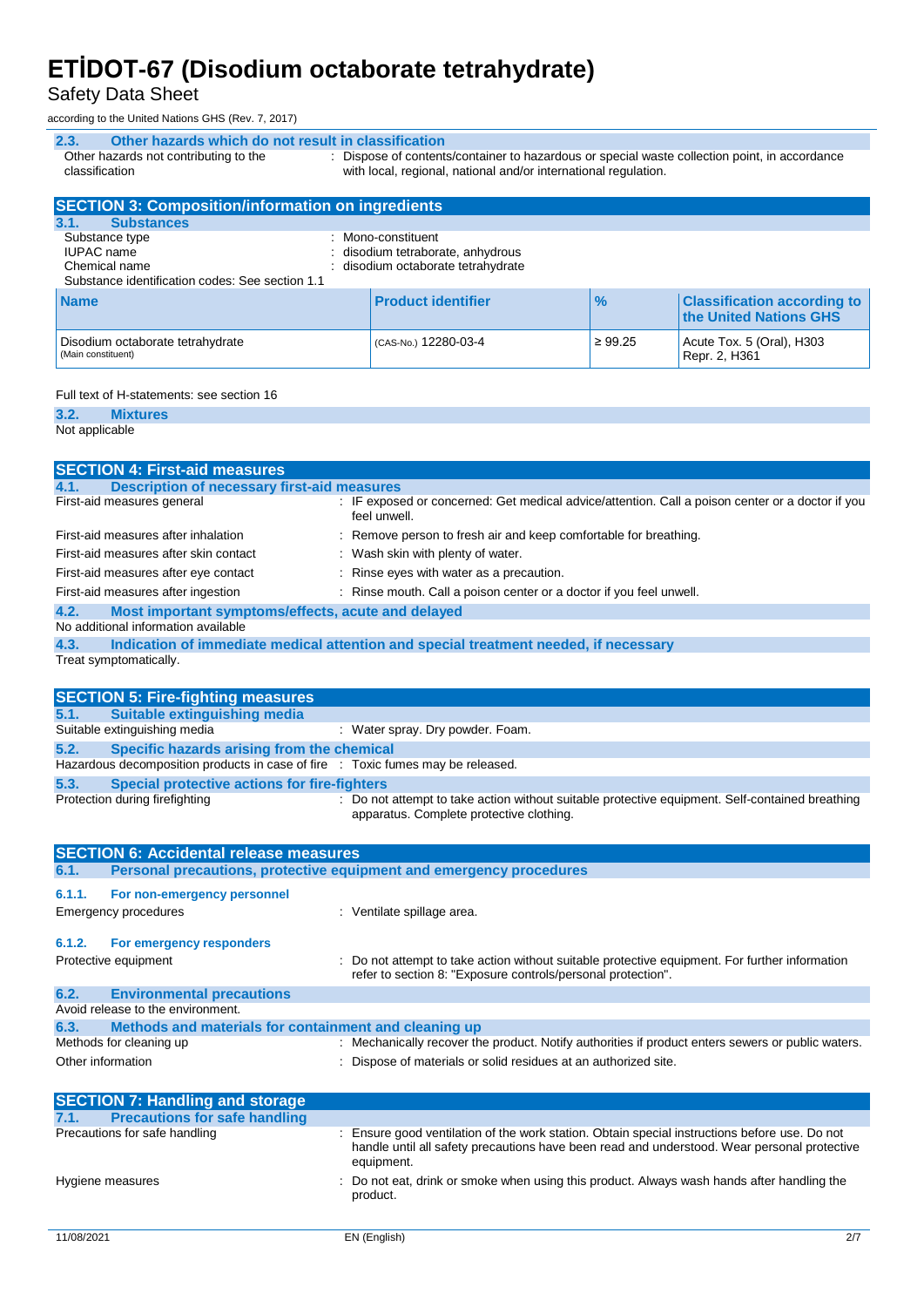Safety Data Sheet

according to the United Nations GHS (Rev. 7, 2017)

**7.2. Conditions for safe storage, including any incompatibilities** Storage conditions **Store in a well-ventilated place.** Keep cool. Store in a well-ventilated place. Keep cool.

| <b>SECTION 8: Exposure controls/personal protection</b>   |                                                                             |  |
|-----------------------------------------------------------|-----------------------------------------------------------------------------|--|
| <b>Control parameters</b><br>8.1.                         |                                                                             |  |
| ETİDOT-67 (Disodium octaborate tetrahydrate) (12280-03-4) |                                                                             |  |
| <b>DNEL/DMEL (Workers)</b>                                |                                                                             |  |
| Long-term - systemic effects, dermal                      | 316.4 mg/kg bodyweight/day                                                  |  |
| Long-term - systemic effects, inhalation                  | $6.7$ mg/m <sup>3</sup>                                                     |  |
| <b>DNEL/DMEL (General population)</b>                     |                                                                             |  |
| Acute - systemic effects, oral                            | 0.79 mg/kg bodyweight/day                                                   |  |
| Long-term - systemic effects, oral                        | 0.79 mg/kg bodyweight/day                                                   |  |
| Long-term - systemic effects, inhalation                  | $3.4$ mg/m <sup>3</sup>                                                     |  |
| Long-term - systemic effects, dermal                      | 159.5 mg/kg bodyweight/day                                                  |  |
| <b>PNEC (Water)</b>                                       |                                                                             |  |
| PNEC aqua (freshwater)                                    | 2.9 mg/l                                                                    |  |
| PNEC aqua (marine water)                                  | 2.9 mg/l                                                                    |  |
| PNEC aqua (intermittent, freshwater)                      | 13.7 mg/l                                                                   |  |
| <b>PNEC (Soil)</b>                                        |                                                                             |  |
| PNEC soil                                                 | 5.7 mg/kg dwt                                                               |  |
| <b>PNEC (STP)</b>                                         |                                                                             |  |
| PNEC sewage treatment plant                               | $10$ mg/l                                                                   |  |
| <b>Appropriate engineering controls</b><br>8.2.           |                                                                             |  |
| Appropriate engineering controls                          | : Ensure good ventilation of the work station.                              |  |
| Environmental exposure controls                           | : Avoid release to the environment.                                         |  |
| 8.3.                                                      | Individual protection measures, such as personal protective equipment (PPE) |  |
| Hand protection                                           | : Protective gloves                                                         |  |
| Eye protection                                            | Safety glasses                                                              |  |
| Skin and body protection                                  | Wear suitable protective clothing                                           |  |
| Respiratory protection                                    | [In case of inadequate ventilation] wear respiratory protection.            |  |
|                                                           |                                                                             |  |

Personal protective equipment symbol(s)



**8.4. Exposure limit values for the other components** No additional information available

| <b>SECTION 9: Physical and chemical properties</b>    |                  |  |
|-------------------------------------------------------|------------------|--|
| <b>Basic physical and chemical properties</b><br>9.1. |                  |  |
| Physical state                                        | : Solid          |  |
| Molecular mass                                        | : $412.5$ g/mol  |  |
| Colour                                                | : white.         |  |
| Odour                                                 | : odourless.     |  |
| Odour threshold                                       | : Not available  |  |
| Melting point                                         | : 815 °C         |  |
| Freezing point                                        | : Not available  |  |
| Boiling point                                         | : Not available  |  |
| Flammability (solid, gas)                             | : Non flammable. |  |
| <b>Explosive limits</b>                               | : Not applicable |  |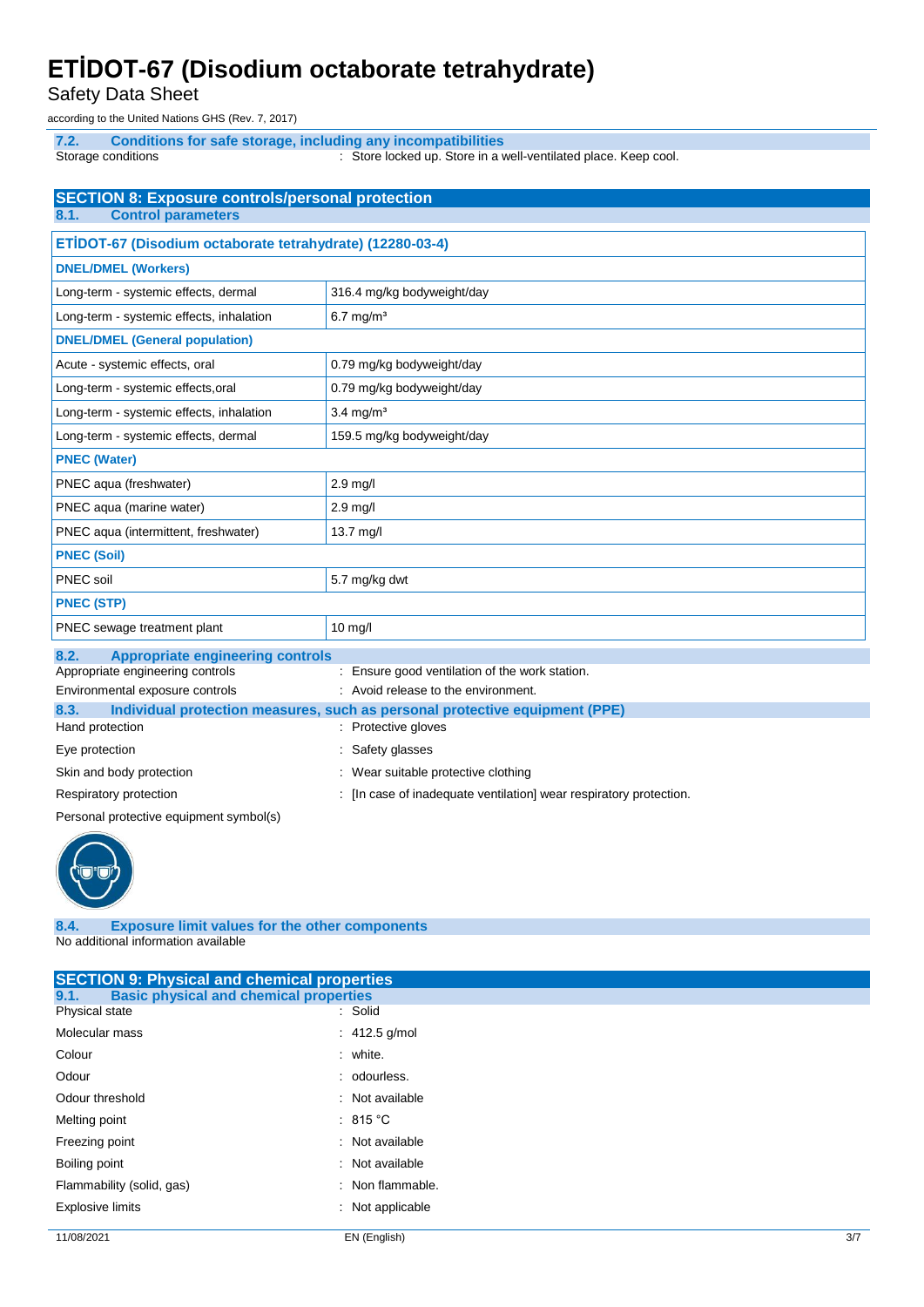Safety Data Sheet

according to the United Nations GHS (Rev. 7, 2017)

| : Not applicable                                                                    |
|-------------------------------------------------------------------------------------|
| : Not applicable                                                                    |
| : Not applicable                                                                    |
| : Not applicable                                                                    |
| : No data available                                                                 |
| : 8.53 @ 25 C                                                                       |
| $: 1\%$                                                                             |
| : Not applicable                                                                    |
| : Not available                                                                     |
| : Negligible @ 20 C                                                                 |
| : Not available                                                                     |
| : Not available                                                                     |
| : Not available                                                                     |
| : Not applicable                                                                    |
| : Water: 21.43 – 37.14 21.43 (1.0 % solution) @ 20 C; 37.14 (1.0 % solution) @ 40 C |
| : Not available                                                                     |
| : Not available                                                                     |
| : Not available                                                                     |
| Not available                                                                       |
| : Not available                                                                     |
|                                                                                     |

#### **9.2. Data relevant with regard to physical hazard classes (supplemental)**

No additional information available

|                                     | <b>SECTION 10: Stability and reactivity</b>                                                          |  |  |
|-------------------------------------|------------------------------------------------------------------------------------------------------|--|--|
| <b>Reactivity</b><br>10.1.          |                                                                                                      |  |  |
|                                     | The product is non-reactive under normal conditions of use, storage and transport.                   |  |  |
| 10.2.<br><b>Chemical stability</b>  |                                                                                                      |  |  |
| Stable under normal conditions.     |                                                                                                      |  |  |
| 10.3.                               | <b>Possibility of hazardous reactions</b>                                                            |  |  |
|                                     | No dangerous reactions known under normal conditions of use.                                         |  |  |
| 10.4.                               | <b>Conditions to avoid</b>                                                                           |  |  |
|                                     | None under recommended storage and handling conditions (see section 7).                              |  |  |
| 10.5.                               | <b>Incompatible materials</b>                                                                        |  |  |
| No additional information available |                                                                                                      |  |  |
| 10.6.                               | <b>Hazardous decomposition products</b>                                                              |  |  |
|                                     | Under normal conditions of storage and use, hazardous decomposition products should not be produced. |  |  |
|                                     | <b>SECTION 11: Toxicological information</b>                                                         |  |  |
| 11.1.                               | <b>Information on toxicological effects</b>                                                          |  |  |
| Acute toxicity (oral)               | : May be harmful if swallowed.                                                                       |  |  |
| Acute toxicity (dermal)             | : Not classified                                                                                     |  |  |
| Acute toxicity (inhalation)         | : Not classified                                                                                     |  |  |

| ETİDOT-67 (Disodium octaborate tetrahydrate) (12280-03-4) |                                                                              |  |
|-----------------------------------------------------------|------------------------------------------------------------------------------|--|
| LD50 dermal rabbit                                        | > 2000 mg/kg bodyweight Animal: rabbit, Guideline: other: FIFRA (40 CFR 163) |  |
|                                                           |                                                                              |  |
| Skin corrosion/irritation                                 | : Not classified                                                             |  |
|                                                           | pH: 8.53 @ 25 C                                                              |  |
| Serious eye damage/irritation                             | : Not classified                                                             |  |
|                                                           | pH: 8.53 @ 25 C                                                              |  |
| Respiratory or skin sensitisation                         | : Not classified                                                             |  |
| Germ cell mutagenicity                                    | : Not classified                                                             |  |
| Carcinogenicity                                           | : Not classified                                                             |  |
| Reproductive toxicity                                     | Suspected of damaging fertility or the unborn child.                         |  |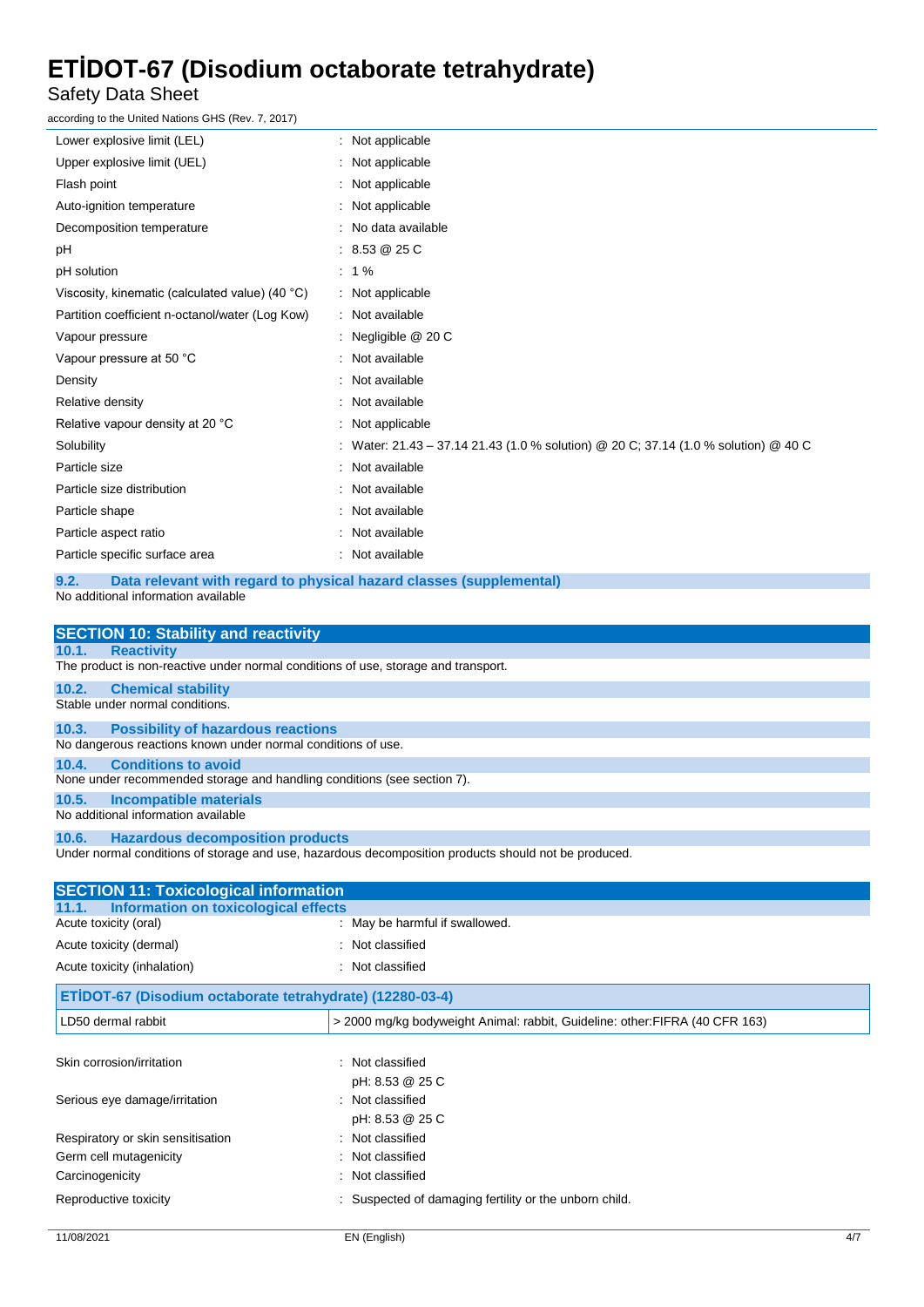### Safety Data Sheet

according to the United Nations GHS (Rev. 7, 2017)

| STOT-single exposure                                      | : Not classified |
|-----------------------------------------------------------|------------------|
| STOT-repeated exposure                                    | Not classified   |
| Aspiration hazard                                         | Not classified   |
| ETIDOT-67 (Disodium octaborate tetrahydrate) (12280-03-4) |                  |
| Viscosity, kinematic                                      | Not applicable   |

| <b>SECTION 12: Ecological information</b>                                    |                                                                                                                                                      |  |
|------------------------------------------------------------------------------|------------------------------------------------------------------------------------------------------------------------------------------------------|--|
| <b>Toxicity</b><br>12.1.                                                     |                                                                                                                                                      |  |
| Ecology - general                                                            | : The product is not considered harmful to aquatic organisms nor to cause long-term adverse<br>effects in the environment.                           |  |
| Hazardous to the aquatic environment, short-term : Not classified<br>(acute) |                                                                                                                                                      |  |
| Hazardous to the aquatic environment, long-term<br>(chronic)                 | : Not classified                                                                                                                                     |  |
| ETİDOT-67 (Disodium octaborate tetrahydrate) (12280-03-4)                    |                                                                                                                                                      |  |
| LC50 - Fish [1]                                                              | 74 mg/l Test organisms (species): Limanda limanda                                                                                                    |  |
| LC50 - Fish [2]                                                              | 79.7 mg/l Test organisms (species): Pimephales promelas                                                                                              |  |
| EC50 72h - Algae [1]                                                         | 66 mg/l Test organisms (species): Phaeodactylum tricornutum                                                                                          |  |
| EC50 72h - Algae [2]                                                         | 54 mg/l Test organisms (species): Phaeodactylum tricornutum                                                                                          |  |
| NOEC chronic fish                                                            | 6.4 mg/l Test organisms (species): Danio rerio (previous name: Brachydanio rerio) Duration: '34<br>ď                                                 |  |
| <b>Persistence and degradability</b><br>12.2.                                |                                                                                                                                                      |  |
| ETİDOT-67 (Disodium octaborate tetrahydrate) (12280-03-4)                    |                                                                                                                                                      |  |
| Persistence and degradability                                                | Boron is naturally occurring and ubiquitous in the environment. Disodium octaborate<br>tetrahydrate decomposes in the environment to natural borate. |  |
| <b>Bioaccumulative potential</b><br>12.3.                                    |                                                                                                                                                      |  |
| ETİDOT-67 (Disodium octaborate tetrahydrate) (12280-03-4)                    |                                                                                                                                                      |  |
| Bioaccumulative potential                                                    | Not bioaccumulative.                                                                                                                                 |  |
| <b>Mobility in soil</b><br>12.4.                                             |                                                                                                                                                      |  |
| ETİDOT-67 (Disodium octaborate tetrahydrate) (12280-03-4)                    |                                                                                                                                                      |  |
| Mobility in soil                                                             | This product is soluble in water and is leachable through normal soil.                                                                               |  |
| 12.5.<br><b>Other adverse effects</b>                                        |                                                                                                                                                      |  |
| Ozone                                                                        | : Not classified                                                                                                                                     |  |
| Other adverse effects                                                        | : No additional information available                                                                                                                |  |

| <b>SECTION 13: Disposal considerations</b> |                                                                                               |
|--------------------------------------------|-----------------------------------------------------------------------------------------------|
| 13.1.<br><b>Disposal methods</b>           |                                                                                               |
| Waste treatment methods                    | : Dispose of contents/container in accordance with licensed collector's sorting instructions. |

| <b>SECTION 14: Transport information</b> |             |             |
|------------------------------------------|-------------|-------------|
| In accordance with IMDG / IATA / UN RTDG |             |             |
|                                          |             |             |
| <b>UN RTDG</b>                           | <b>IMDG</b> | <b>IATA</b> |
| 14.1.<br>UN number                       |             |             |
|                                          |             |             |
| Not regulated for transport              |             |             |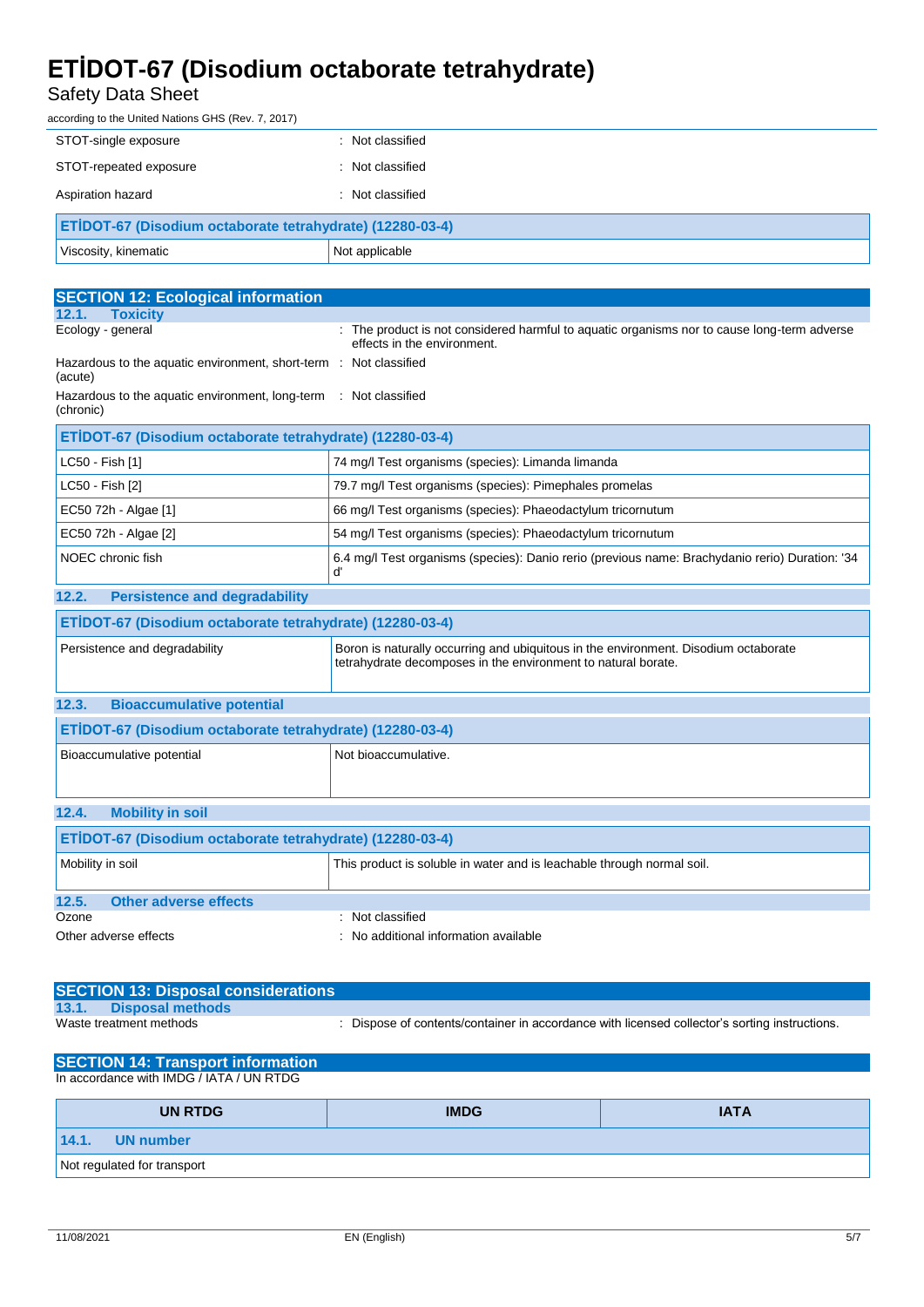Safety Data Sheet

according to the United Nations GHS (Rev. 7, 2017)

| 14.2.<br><b>UN Proper Shipping Name</b>    |                                                           |                                   |
|--------------------------------------------|-----------------------------------------------------------|-----------------------------------|
| Not applicable                             | Not applicable                                            | Not applicable                    |
|                                            |                                                           |                                   |
| <b>Transport hazard class(es)</b><br>14.3. |                                                           |                                   |
| Not applicable                             | Not applicable                                            | Not applicable                    |
| Not applicable                             | Not applicable                                            | Not applicable                    |
| 14.4.<br><b>Packing group</b>              |                                                           |                                   |
| Not applicable                             | Not applicable                                            | Not applicable                    |
|                                            |                                                           |                                   |
| 14.5.<br><b>Environmental hazards</b>      |                                                           |                                   |
| Dangerous for the environment: No          | Dangerous for the environment: No<br>Marine pollutant: No | Dangerous for the environment: No |
| No supplementary information available     |                                                           |                                   |
| $\sim$ $\sim$ $\sim$ $\sim$<br>_____       |                                                           |                                   |

#### **14.6. Special precautions for user**

**- UN RTDG** No data available **- IMDG** No data available **- IATA** No data available

**14.7. Transport in bulk according to IMO instruments**

Not applicable

|                      | <b>SECTION 15: Regulatory information</b>                                                                                                                                                                                                                                                                                                                                                                                                                                                                                                                                                                                                                                                                                                                              |
|----------------------|------------------------------------------------------------------------------------------------------------------------------------------------------------------------------------------------------------------------------------------------------------------------------------------------------------------------------------------------------------------------------------------------------------------------------------------------------------------------------------------------------------------------------------------------------------------------------------------------------------------------------------------------------------------------------------------------------------------------------------------------------------------------|
| 15.1.                | Safety, health and environmental regulations specific for the product in question                                                                                                                                                                                                                                                                                                                                                                                                                                                                                                                                                                                                                                                                                      |
| Regulatory reference | : Listed on ELINCS (European List of Notified Chemical Substances)<br>Listed on IECSC (Inventory of Existing Chemical Substances Produced or Imported in China)<br>Listed on KECL/KECI (Korean Existing Chemicals Inventory)<br>Listed on NZIoC (New Zealand Inventory of Chemicals)<br>Listed on PICCS (Philippines Inventory of Chemicals and Chemical Substances)<br>Listed on the AICS (Australian Inventory of Chemical Substances)<br>Listed on the Canadian DSL (Domestic Substances List)<br>Listed on the EEC inventory EINECS (European Inventory of Existing Commercial Chemical<br>Substances)<br>Listed on the Japanese ENCS (Existing & New Chemical Substances) inventory<br>Listed on the United States TSCA (Toxic Substances Control Act) inventory. |

| <b>SECTION 16: Other information</b> |                              |        |                                                                                                                                                                                                                                 |
|--------------------------------------|------------------------------|--------|---------------------------------------------------------------------------------------------------------------------------------------------------------------------------------------------------------------------------------|
| Issue date<br>Revision date          | : 03/01/2007<br>: 03/01/2021 |        |                                                                                                                                                                                                                                 |
| <b>Section</b>                       | <b>Changed item</b>          | Change | <b>Comments</b>                                                                                                                                                                                                                 |
|                                      |                              | Added  | This SDS was updated in accordance with<br>the GHS (Rev.6) (2015)-Guidance on the<br>Compilation of Safety data Sheets.<br>This SDS was updated in line with "Eti<br>Maden Corporate Identity". (January, 2016/<br>Rev. No: 05) |
|                                      |                              | Added  | This SDS was updated in line with<br>"Standardization and Simplification of Bag<br>Printings" (January, 2018/ Rev. No: 06)                                                                                                      |

| Full text of H-statements & Precautionary statements (GHS UN): |                                                     |  |
|----------------------------------------------------------------|-----------------------------------------------------|--|
| H <sub>303</sub>                                               | May be harmful if swallowed                         |  |
| H361                                                           | Suspected of damaging fertility or the unborn child |  |
| P <sub>201</sub>                                               | Obtain special instructions before use.             |  |